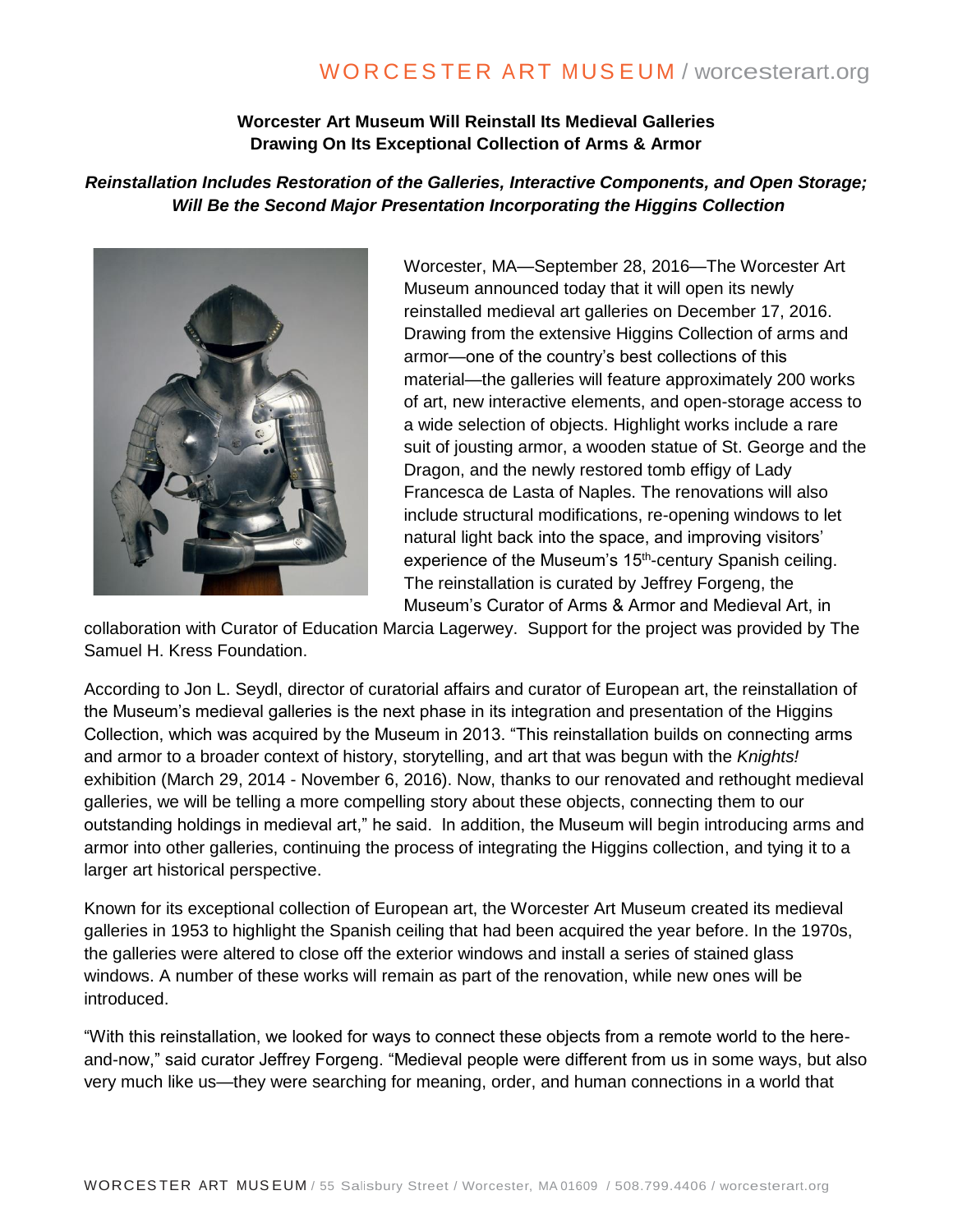# WORCESTER ART MUSEUM / worcesterart.org

was in constant motion around them. And in response to visitor feedback about this collection, we have also created opportunities for people to connect physically with the objects and how they were made."

Highlight works in the new galleries include:

- *Stechzeug* (suit of jousting armor), Nuremberg, c. 1500. This suit of armor could be rented by town residents for Nuremberg's civic tournaments. Its heavy and highly restrictive design provided maximum protection for weekend warriors who wanted to take part in these knightly sports. Gouges from opponents' lances can still be seen in the steel.
- Hunting Sword, Austria, c. 1490. This exquisite hunting sword was made by a bladesmith whose clients included the Austrian imperial household. Its spiraling animal-head crossbar is a tour-deforce of the metalworker's art.
- Paneled Ceiling (*alfarje*), Spain, 1400s. This richly painted ceiling was probably made for a luxurious home, palace, or religious institution. Its coffered construction and geometric and foliate decoration reflect the intermingling of Islamic and Christian cultures in medieval Iberia.
- Relief from the Tomb of Lady Francesca de Lasta, Naples, 1377. This poignant effigy of Lady Francesca, commissioned by her husband Maffei Dopni, evokes the knight's grief at the premature loss of his wife, noting that "she lived 31 years, 6 months, and 12 days."
- Byzantine Bracelet, about 500. This hammered-gold bracelet, probably made in Syria, was one of a pair worn by a wealthy and stylish noblewoman at the height of the Byzantine Empire. It depicts an elaborately coiffed woman and bears the inscription *CHARIS*, Greek for "grace."

The new galleries are designed to be accessible and experiential. The Museum focused particular attention on the needs of families, as well as visitors with disabilities, through features such as improved seating and touch-based interactives. The resulting design will provide an enhanced experience for visitors of all ages and abilities. Special features include:

- Hands-on stations allowing visitors to get a feel of the tools and techniques of medieval metalworking, stone carving, and enameling.
- An iPad exploring the Museum's Spanish ceiling, which lets visitors get a closer look at its construction, as well as its decorative foliage and heraldry and the stories they tell about Spain in the age of Columbus.
- Open storage in the galleries, through which visitors can see a wide array of arms and armor from helmets and gauntlets to swords and staff weapons. Visitors will also have a chance to touch and try on reproductions of medieval armor and swords, discovering for themselves the weight and feel of these objects.
- Handheld laminates for visitors who want to look more deeply into the imagery and meanings of the objects.
- Audio descriptions providing detailed narratives and descriptions to help bring medieval objects to life.

Image caption: *Composite Stechzeug* (armor for the "German Joust"), portions by Valentin Siebenburger (German, 1510-1564), about 1480-1540, steel, iron, brass and leather, The John Woodman Higgins Armory Collection, 2014-1164